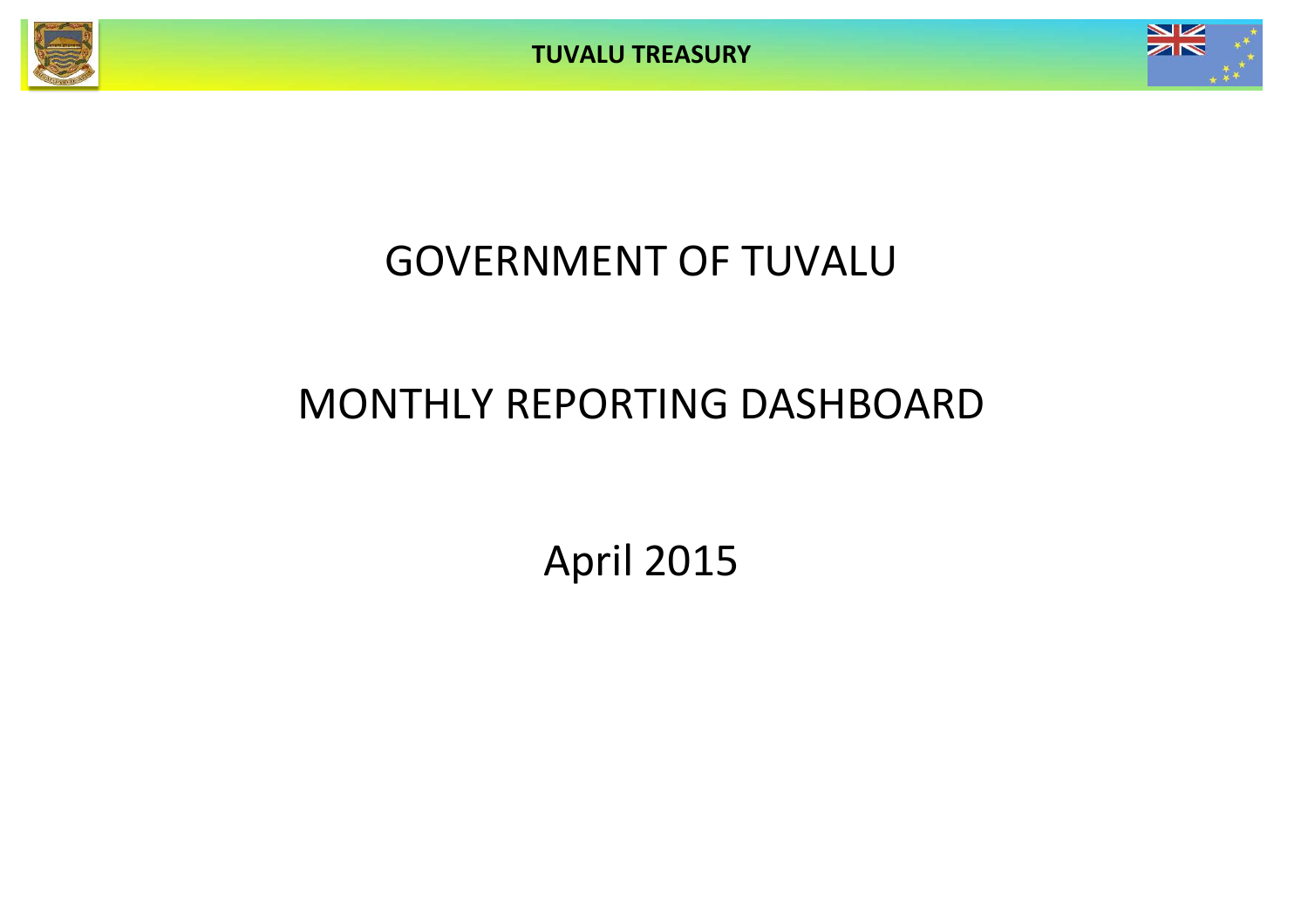

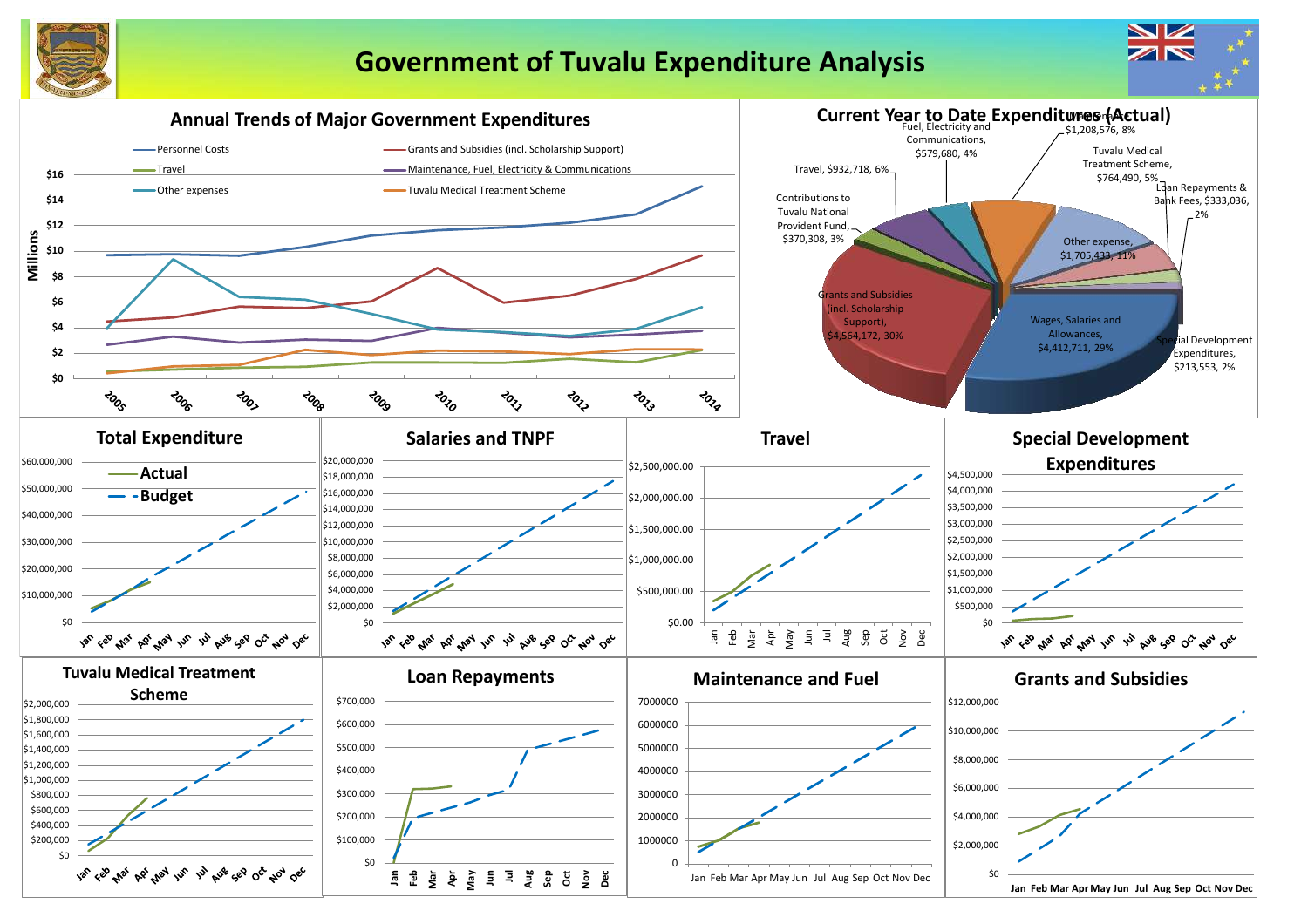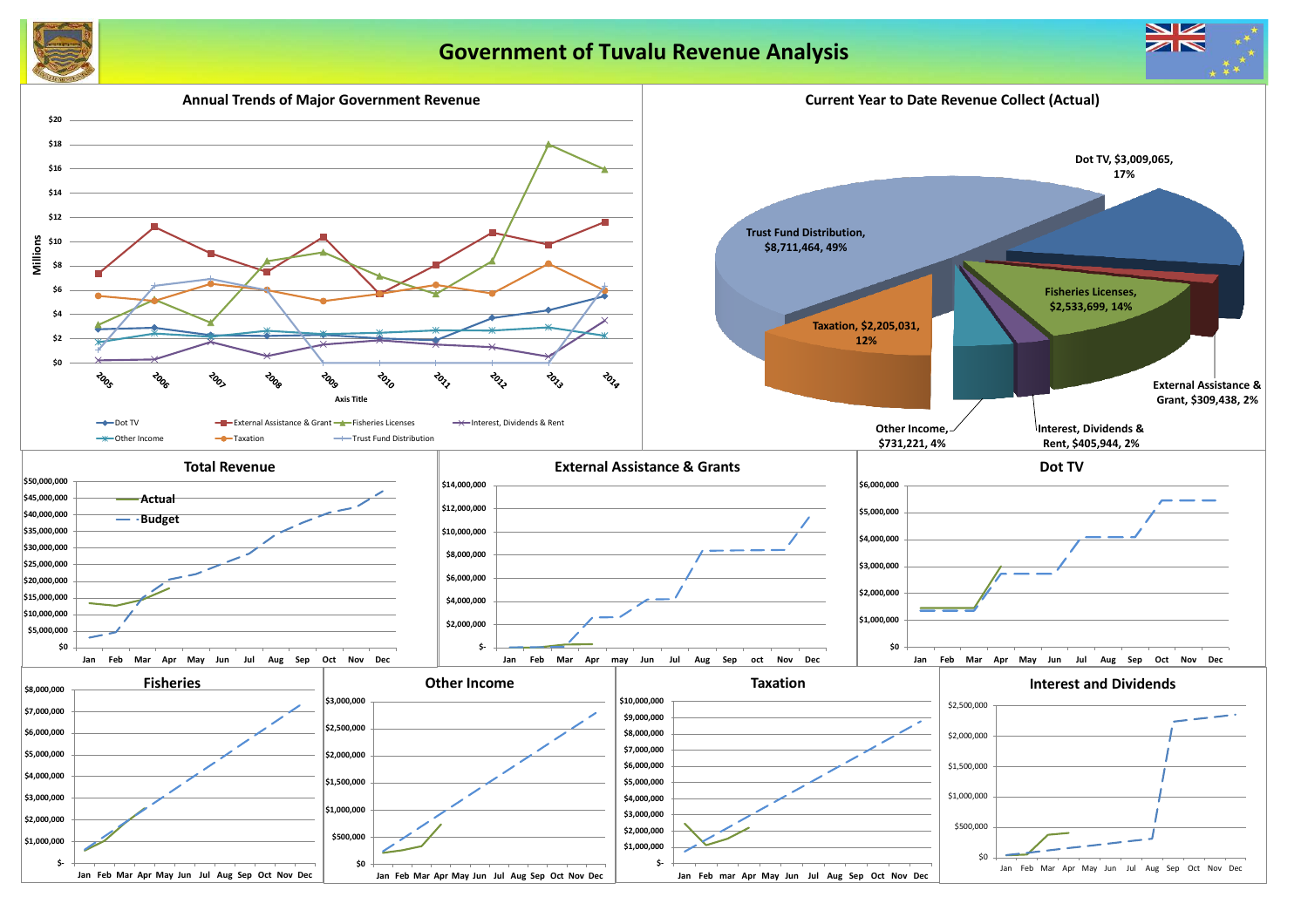### **MONTHLY STATEMENT OF RECEIPTS AND PAYENTS BY NATURE OF EXPENSE**

**FOR THE PERIOD ENDED 30-Apr-15 Year to Date** Year to Date Canuary February March April May June July August September August September October 1 **Actual** Budget Variance Actual Actual Actual Actual Forecast Forecast Forecast Forecast Forecast Forecast Forecast Forecast **Full Year Full Year Forecast & RECEIPTS Budget** *Taxation* Income Tax 607,235 608,333 (1,099) 157,607 139,445 155,735 154,448 152,083 152,083 152,083 152,083 152,083 152,083 152,083 152,083 1,823,901 1,825,000 (1,099) Company Tax 578,186 900,000 (321,814) (2,083,386) 2,442,970 4,379 214,223 225,000 225,000 225,000 225,000 225,000 225,000 225,000 225,000 2,378,186 2,700,000 (321,814) Tuvalu Consumption Taxes 359,055 436,500 (77,445)| 72,828 92,868 62,796 109,125 109,125 109,125 109,125 109,125 109,125 109,125 109,125 109,125 1,232,055 1,309,500 (77,445) Import Duty 362,900 666,667 (303,767) 75,082 107,220 68,128 112,469 166,667 166,667 166,667 166,667 166,667 166,667 166,667 166,667 1,696,233 2,000,000 (303,767) Import Levy & Excise 242,436 233,333 5,,103 58,521 73,916 58,333 58,333 58,333 58,333 58,333 58,333 58,333 58,333 58,333 58,333 58,333 58,333 709,103 709,000 9,103 Other Taxes 55,570 80,167 (24,597)| 5,590 46,860 2,600 20,042 20,042 20,042 20,042 20,042 20,042 20,042 215,903 240,500 (24,597) 2,205,381 2,925,000 (719,619)| (1,716,415) 2,837,158 396,420 688,218 731,250 731,250 731,250 731,250 731,250 731,250 731,250 8,055,381 8,775,000 (719,619) *Interest, Dividends and Rent* Interest and Dividends 724,145 40,000 684,145 0 729,335 43,988 49,178 10,000 10,000 10,000 10,000 10,000 10,000 10,000 10,000 2,786,363 2,003,862 782,501 Lease, rent and hire 127,798 117,264 10,534 35,952 15,080 44,401 32,364 (29,316) 29,316 29,316 29,316 29,316 29,316 29,316 29,316 303,693 351,791 (48,098) 851,942 157,264 694,678| 35,952 744,415 88,389 81,542 (19,316) 39,316 39,316 39,316 1,923,178 39,316 39,316 39,316 3,090,056 2,355,653 734,403 *Other Government Charges* Fisheries Licenses 2,533,699 5,678,042 (3,144,343) 578,159 451,191 809,901 694,449 1,419,511 1,419,511 1,419,511 1,419,511 1,419,511 1,419,511 1,419,511 1,419,511 13,889,784 17,034,127 (3,144,343) Vessel Registrations 261,810 283,333 (21,523) 0 0 0 261,810 70,833 70,833 70,833 70,833 70,833 70,833 70,833 70,833 828,477 850,000 (21,523) Marine Services (Nivaga II & Manu Folau) | 178,245 163,333 14,912 61,594 43,123 22,802 50,726 40,833 40,833 40,833 40 Stevedoring and Wharfage 199,582 122,500 (22,918) 24,688 7,952 17,317 49,625 30,625 30,625 30,625 30,625 30,625 30,625 30,625 344,582 367,500 (22,918) .TV 3,009,065 2,725,000 284,065 1,460,721 0 0 1,548,344 0 0 1,362,500 0 0 1,362,500 0 0 5,734,065 5,450,000 284,065 Provision of Goods and Services **106,706** 247,080 (140,374) 17,861 18,650 49,159 21,036 61,770 61,770 61,770 61,770 Other Charges 34,878 161,867 (76,989) (166) 46,883 18,433 19,728 40,467 40,467 40,467 40,467 40,467 40,467 40,467 40,467 40,467 40,467 40,467 40,467 40,467 40,467 40,467 40,467 40,467 40,467 40,467 40,467 40,467 40,467 40, 6,273,985 9,381,156 <mark>(3,107,170)</mark> 2,142,856 567,799 917,612 2,645,718 1,664,039 1,664,039 3,026,539 1,664,039 1,664,039 3,026,539 1,664,039 1,664,039 1,664,039 22,311,297 25,418,468 (3,107,170) *External Assistance and Grants* ROC 0 2,560,000 (2,560,000) 0 0 0 0 15,000 15,000 15,000 2,515,000 15,000 15,000 15,000 3,190,000 5,795,000 8,355,000 (2,560,000) AusAID (CIF) 0 0 0 0 0 0 0 0 1,500,000 0 0 0 0 0 0 1,500,000 1,500,000 0 World Bank, IMF, ADB 0 3,333 (3,333) 0 0 0 0 833 833 833 1,635,833 833 833 833 833 1,641,667 1,645,000 (3,333) PDF 0 52,000 (52,000) 0 0 0 0 13,000 13,000 13,000 13,000 13,000 13,000 13,000 13,000 104,000 156,000 (52,000) Other Donors 309,438 0 309,438 2,499 13,578 261,247 32,114 0 0 0 0 0 0 0 0 309,438 0 309,438 309,438 2,615,333 (2,305,896) 2,499 13,578 261,247 32,114 28,833 1,528,833 28,833 28,833 28,833 28,833 28,833 3,203,833 9,350,104 11,656,000 <mark>(2,3</mark>05,896) TTF Distribution to CIF 8,711,464 8,700,000 11,464 8,711,464 0 0 0 0 0 0 0 0 0 0 0 8,711,464 8,700,000 11,464 Total Receipts **18,352,210** 23,778,753 (5,426,543) 9,176,356 4,162,950 1,663,669 3,447,592 2,404,806 3,963,438 3,825,938 6,598 **PAYMENTS** *Operations* Wages, Salaries, and Employee Benefits 1,412,711 5,485,672 1,072,961 1,059,119 1,139,210 1,086,124 1,128,258 1,371,407 1,371,407 1,371,407 1,371,407 1,371,407 1,371,407 1,371,407 1,371,407 1,371,407 1,371,407 1,371,407 1,3 Contributions to Tuvalu National Provident Fund | 370,308 484,694 114,386 87,661 97,339 90,618 94,691 121,174 121,174 121,174 121,174 Travel 932,718 800,841 (131,877) 346,177 151,046 255,983 179,511 200,210 200,210 200,210 200,210 200,210 200,210 200,210 200,210 2,534,400 2,402,523 (131,877) Telephone and Internet 43,434 61,384 17,950 11,187 7,549 15,496 9,203 15,346 15,346 15,346 15,346 15,346 15,346 15,346 15,346 166,202 184,152 17,950 Maintenance 1,208,576 1,702,082 493,506| 592,462 154,189 340,285 121,640 425,520 425,520 425,520 425,520 425,520 425,520 425,520 425,520 5,112,740 5,606,246 493,506 Advertising and Provisions 136,736 353,504 216,768 14,274 46,080 56,666 19,716 88,376 88,376 88,376 88,376 88,376 88,376 88,376 88,376 843,743 1,060,511 216,768 Fuel and Oil 343,430 380,132 36,702 126,199 67,729 107,713 41,789 95,033 95,033 95,033 95,033 95,033 95,033 95,033 95,033 1,103,694 1,140,396 36,702 Supplies and Equipment 691,795 1,012,105 320,310| 56,352 133,953 283,447 218,043 253,026 253,026 253,026 253,026 253,026 253,026 253,026 2,716,004 3,036,315 320,310 Electricity 192,816 311,282 118,466 10,421 41,187 66,401 74,807 77,821 77,821 77,821 77,821 77,821 77,821 77,821 77,821 815,380 933,846 118,466 Senior Citizen Scheme / Pension 112,098 135,626 23,528 23,380 24,360 40,978 23,380 33,907 33,907 33,907 33,907 33,907 33,907 33,907 33,907 383,350 406,878 23,528 TMTS (Tuvalu Medical Treatment Scheme) 764,490 601,333 (163,157) 66,390 169,780 295,805 232,514 150,333 150,333 150,333 150,333 150 Land & Property Rent 750,742 381,042 (369,700) 16,699 17,781 596,875 119,387 95,260 95,260 95,260 95,260 95,260 95,260 95,260 1,512,825 1,143,125 (369,700) 9,959,854 11,709,696 1,749,842| 2,410,323 2,050,202 3,236,391 2,262,938 2,927,413 2,927,413 2,927,413 3,427,413 2,927,413 2,927,413 2,927,413| 33,879,156 35,628,999 1,749,842 *Grants and Subsidies* Grants and Subsidies 2,363,617 2,363,617 2,053,968 (309,650) 1,675,066 183,275 340,650 164,627 340,059 340,059 340,059 340,059 340,059 340,059 340,059 5,084,087 4,774,437 (309,650) Outer Island Projects (SDE) 761,445 960,000 198,555 644,780 29,518 85,216 1,931 240,000 240,000 240,000 240,000 240,000 240,000 240,000 240,000 2,681,445 2,880,000 198,555 Other SDEs 14,063 246,333 232,271 (8,184) 5,861 12,559 3,827 61,583 61,583 61,583 61,583 61,583 61,583 61,583 61,583 506,729 739,000 232,271 Scholarships and Support 993,377 962,618 (30,759) 262,659 232,248 365,842 132,629 240,655 240,655 240,655 240,655 240,655 240,655 3,240,655 5,918,614 5,887,855 (30,759) Overseas Contributions 446,989 373,775 (73,215) 227,967 75,512 23,553 119,957 93,444 93,444 93,444 93,444 93,444 93,444 93,444 93,444 1,194,538 1,121,324 (73,215) 4,579,492 4,596,694 17,202 2,802,288 526,414 827,819 422,971 975,740 975,740 975,740 975,740 975,740 975,740 3,975,740 15,385,413 15,402,615 17,202 *Loans and Interest* Interest and Bank Charges 7,139 6,667 (472) 2,145 2,287 1,470 1,667 1,667 1,667 1,667 1,667 1,667 1,667 1,667 1,667 20,472 20,000 (472) Loan Repayment 324,640 277,225 (47,415) 0 315,522 550 8,568 20,729 29,729 20,729 170,639 20,729 20,729 20,729 20,729 649,381 601,966 (47,415) 331,779 283,892 (47,887)| 2,145 317,809 2,020 9,805 22,395 31,395 22,395 172,305 22,395 22,395 22,395 22,395 669,853 621,966 (47,887) *Capital Expenditures* Purchase/construction of assets 213,553 1,521,459 1,307,906 75,203 46,111 22,195 70,044 380,365 380,365 380,365 380,365 380,365 380,365 380,365 380,365 380,365 380,365 380,365 380,365 380,365 3,256,471 4,564,377 1,307,906 213,553 1,521,459 1,307,906| 75,203 46,111 22,195 70,044 380,365 380,365 380,365 380,365 380,365 380,365 380,365 380,365 380,365 380,365| 3,256,471 4,564,377 1,307,906 **Total Payments 15,084,678 18,111,741 3,027,063 5,289,959 2,940,537 4,088,425 2,765,757 4,305,913 4,314,913 4,305,913 4,455,823 4,805,913 4,305,913 4,305,913 7,305,913 53,190,894 56,217,957 3,027,063** NET SURPLUS / (DEFICIT) 3,267,532 5,667,012 (2,399,480) 3,886,397 1,222,413 (2,424,756) 681,834 (1,901,107) (351,475) (479,975) 2,142,615 (458,613) (479,975) (1,842,475) (1,667,475) (1,672,592) 687,1 **FORECAST CASH POSITION \$M 26.1 26.6 27.8 25.4 26.1 24.2 23.8 23.3 25.5 25.0 24.5 22.7 21.0** Consolidated Investment Fund 25,216,070

General Current Account 639,587

|              |           | October   |             | December       |                        |                  |               |
|--------------|-----------|-----------|-------------|----------------|------------------------|------------------|---------------|
| ıst          | September |           | November    |                | <b>Actual+Forecast</b> | 2015 Budget      | Variance      |
| ast          | Forecast  | Forecast  | Forecast    | Forecast       | <b>Full Year</b>       | <b>Full Year</b> | Forecast &    |
|              |           |           |             |                |                        |                  | <b>Budget</b> |
|              |           |           |             |                |                        |                  |               |
| 2,083        | 152,083   | 152,083   | 152,083     | 152,083        | 1,823,901              | 1,825,000        | (1,099)       |
| 5,000        | 225,000   | 225,000   | 225,000     | 225,000        | 2,378,186              | 2,700,000        | (321, 814)    |
| 9,125        | 109,125   | 109,125   | 109,125     | 109,125        | 1,232,055              | 1,309,500        | (77, 445)     |
|              |           |           |             |                |                        |                  |               |
| 5,667        | 166,667   | 166,667   | 166,667     | 166,667        | 1,696,233              | 2,000,000        | (303, 767)    |
| 3,333        | 58,333    | 58,333    | 58,333      | 58,333         | 709,103                | 700,000          | 9,103         |
| 0,042        | 20,042    | 20,042    | 20,042      | 20,042         | 215,903                | 240,500          | (24, 597)     |
| l,250        | 731,250   | 731,250   | 731,250     | 731,250        | 8,055,381              | 8,775,000        | (719, 619)    |
|              |           |           |             |                |                        |                  |               |
| 0,000        | 1,893,862 | 10,000    | 10,000      | 10,000         | 2,786,363              | 2,003,862        | 782,501       |
|              | 29,316    |           | 29,316      | 29,316         | 303,693                | 351,791          | (48,098)      |
| 9,316        |           | 29,316    |             |                |                        |                  |               |
| 9,316        | 1,923,178 | 39,316    | 39,316      | 39,316         | 3,090,056              | 2,355,653        | 734,403       |
|              |           |           |             |                |                        |                  |               |
| 9,511        | 1,419,511 | 1,419,511 | 1,419,511   | 1,419,511      | 13,889,784             | 17,034,127       | (3, 144, 343) |
| ),833        | 70,833    | 70,833    | 70,833      | 70,833         | 828,477                | 850,000          | (21, 523)     |
| ),833        | 40,833    | 40,833    | 40,833      | 40,833         | 504,912                | 490,000          | 14,912        |
| ),625        | 30,625    | 30,625    | 30,625      | 30,625         | 344,582                | 367,500          | (22, 918)     |
| 0            | 0         | 1,362,500 | 0           | 0              | 5,734,065              | 5,450,000        | 284,065       |
|              |           |           |             |                |                        |                  |               |
| l,770        | 61,770    | 61,770    | 61,770      | 61,770         | 600,866                | 741,240          | (140, 374)    |
| ),467        | 40,467    | 40,467    | 40,467      | 40,467         | 408,611                | 485,600          | (76, 989)     |
| 1,039        | 1,664,039 | 3,026,539 | 1,664,039   | 1,664,039      | 22,311,297             | 25,418,468       | (3, 107, 170) |
|              |           |           |             |                |                        |                  |               |
| 5,000        | 15,000    | 15,000    | 15,000      | 3,190,000      | 5,795,000              | 8,355,000        | (2,560,000)   |
| 0            | 0         | 0         | 0           | 0              | 1,500,000              | 1,500,000        | $\mathbf 0$   |
| 5,833        | 833       | 833       | 833         | 833            | 1,641,667              | 1,645,000        | (3, 333)      |
|              |           |           |             |                |                        |                  |               |
| 3,000        | 13,000    | 13,000    | 13,000      | 13,000         | 104,000                | 156,000          | (52,000)      |
| 0            | 0         | $\pmb{0}$ | 0           | $\overline{0}$ | 309,438                | 0                | 309,438       |
| 3,833        | 28,833    | 28,833    | 28,833      | 3,203,833      | 9,350,104              | 11,656,000       | (2,305,896)   |
| 0            | 0         | 0         | 0           | 0              | 8,711,464              | 8,700,000        | 11,464        |
| 3,438        | 4,347,300 | 3,825,938 | 2,463,438   | 5,638,438      | 51,518,302             | 56,905,120       | (5,386,818)   |
|              |           |           |             |                |                        |                  |               |
|              |           |           |             |                |                        |                  |               |
|              |           |           |             |                |                        |                  |               |
| L,407        | 1,371,407 | 1,371,407 | 1,371,407   | 1,371,407      | 15,383,964             | 16,456,925       | 1,072,961     |
| 1,174        | 121,174   | 121,174   | 121,174     | 121,174        | 1,339,697              | 1,454,083        | 114,386       |
| ),210        | 200,210   | 200,210   | 200,210     | 200,210        | 2,534,400              | 2,402,523        | (131, 877)    |
| 5,346        | 15,346    | 15,346    | 15,346      | 15,346         | 166,202                | 184,152          | 17,950        |
|              |           |           |             |                |                        |                  |               |
| 5,520        | 925,520   | 425,520   | 425,520     | 425,520        | 5,112,740              | 5,606,246        | 493,506       |
| 3,376        | 88,376    | 88,376    | 88,376      | 88,376         | 843,743                | 1,060,511        | 216,768       |
| 5,033        | 95,033    | 95,033    | 95,033      | 95,033         | 1,103,694              | 1,140,396        | 36,702        |
| 3,026        | 253,026   | 253,026   | 253,026     | 253,026        | 2,716,004              | 3,036,315        | 320,310       |
| 7,821        | 77,821    | 77,821    | 77,821      | 77,821         | 815,380                | 933,846          | 118,466       |
| 3,907        | 33,907    | 33,907    | 33,907      | 33,907         | 383,350                | 406,878          | 23,528        |
| ),333        | 150,333   | 150,333   | 150,333     | 150,333        | 1,967,157              | 1,804,000        | (163, 157)    |
| 5,260        | 95,260    | 95,260    | 95,260      | 95,260         | 1,512,825              | 1,143,125        | (369, 700)    |
|              |           |           |             |                |                        |                  |               |
| 7,413        | 3,427,413 | 2,927,413 | 2,927,413   | 2,927,413      | 33,879,156             | 35,628,999       | 1,749,842     |
|              |           |           |             |                |                        |                  |               |
| 0,059        | 340,059   | 340,059   | 340,059     | 340,059        | 5,084,087              | 4,774,437        | (309, 650)    |
| 0,000        | 240,000   | 240,000   | 240,000     | 240,000        | 2,681,445              | 2,880,000        | 198,555       |
| 1,583        | 61,583    | 61,583    | 61,583      | 61,583         | 506,729                | 739,000          | 232,271       |
| 0,655        | 240,655   | 240,655   | 240,655     | 3,240,655      | 5,918,614              | 5,887,855        | (30, 759)     |
| 3,444        | 93,444    | 93,444    | 93,444      | 93,444         | 1,194,538              |                  | (73, 215)     |
|              |           |           |             |                |                        | 1,121,324        |               |
| 5,740        | 975,740   | 975,740   | 975,740     | 3,975,740      | 15,385,413             | 15,402,615       | 17,202        |
|              |           |           |             |                |                        |                  |               |
| 1,667        | 1,667     | 1,667     | 1,667       | 1,667          | 20,472                 | 20,000           | (472)         |
| ),639        | 20,729    | 20,729    | 20,729      | 20,729         | 649,381                | 601,966          | (47, 415)     |
| 2,305        | 22,395    | 22,395    | 22,395      | 22,395         | 669,853                | 621,966          | (47, 887)     |
|              |           |           |             |                |                        |                  |               |
| <u>),365</u> | 380,365   | 380,365   | 380,365     | 380,365        | 3,256,471              | 4,564,377        | 1,307,906     |
| ),365        | 380,365   | 380,365   | 380,365     | 380,365        | 3,256,471              | 4,564,377        | 1,307,906     |
|              |           |           |             |                |                        |                  |               |
| 5,823        | 4,805,913 | 4,305,913 | 4,305,913   | 7,305,913      | 53,190,894             | 56,217,957       | 3,027,063     |
| 2,615        | (458,613) | (479,975) | (1,842,475) | (1,667,475)    | (1,672,592)            | 687,164          | (2,359,755)   |
| 25.5         | 25.0      | 24.5      | 22.7        | 21.0           |                        |                  |               |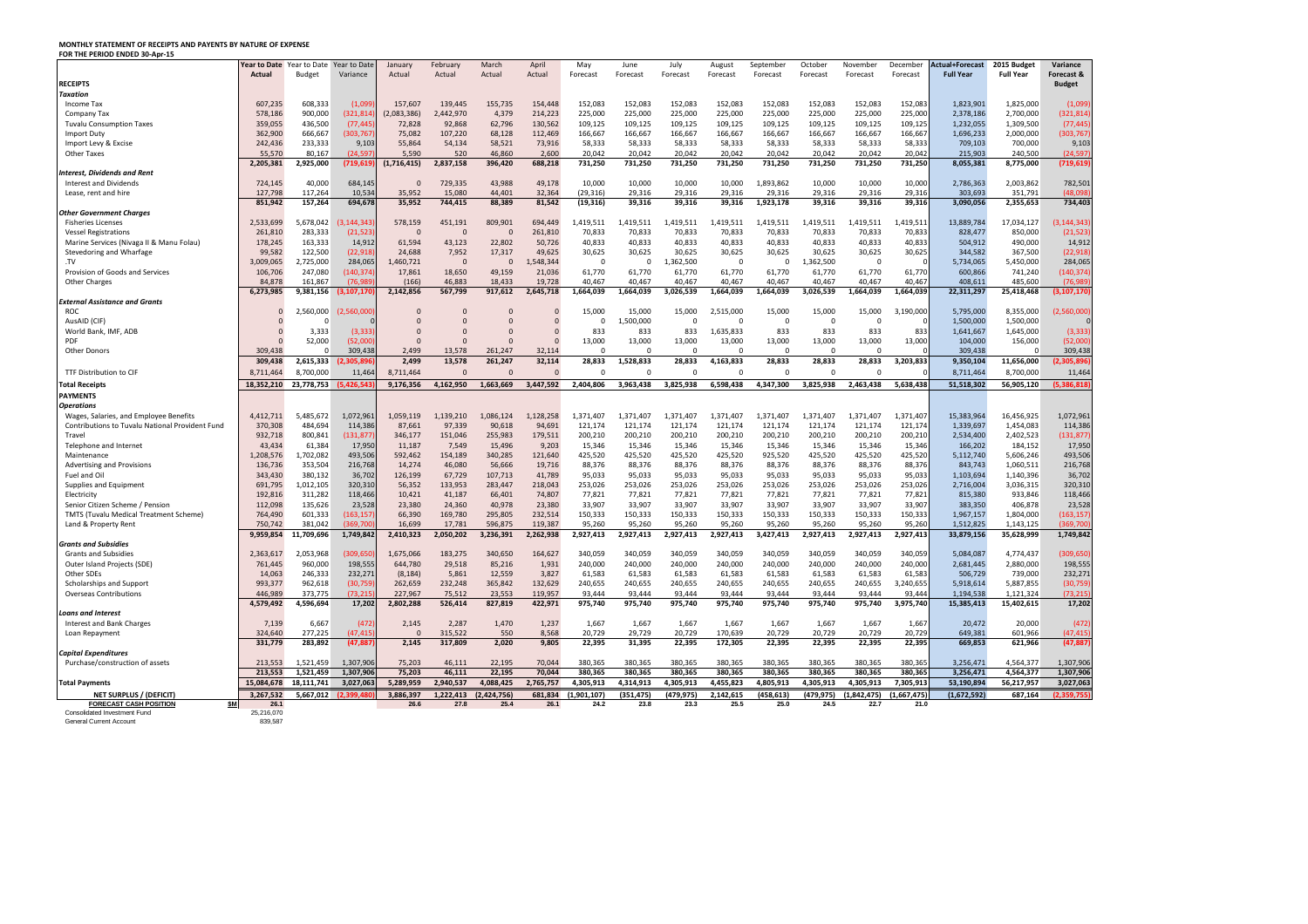|                         | 213,553    | 1,521,459  | 1,307,906   | 4,564,377   |
|-------------------------|------------|------------|-------------|-------------|
| <b>Total Payments</b>   | 15,084,678 | 18,111,741 | 3,027,063   | 56,217,957  |
| NET SURPLUS / (DEFECIT) | 3,267,532  | 5,667,012  | (2,399,480) | (8,012,836) |

|                                                        |                    | <b>Year to Date</b> |                      | <b>Year to Date</b> |                      | <b>Year to Date</b> |                        | 2015       |  |
|--------------------------------------------------------|--------------------|---------------------|----------------------|---------------------|----------------------|---------------------|------------------------|------------|--|
|                                                        | <b>Actual</b>      |                     | <b>Budget</b>        |                     | Variance             |                     | <b>Budget</b>          |            |  |
| <b>RECEIPTS</b>                                        |                    |                     |                      |                     |                      |                     |                        |            |  |
| <b>Taxation</b>                                        |                    |                     |                      |                     |                      |                     |                        |            |  |
| Income Tax                                             | 607,235            |                     | 608,333              |                     | (1,099)              |                     | 1,825,000              |            |  |
| Company Tax                                            | 578,186            |                     | 900,000              |                     | (321, 814)           |                     | 2,700,000              |            |  |
| <b>Tuvalu Consumption Tax</b><br>Import Duty           | 359,055<br>362,900 |                     | 436,500<br>666,667   |                     | (77, 445)            |                     | 1,309,500<br>2,000,000 |            |  |
|                                                        |                    |                     |                      |                     | (303, 767)           |                     | 700,000                |            |  |
| Import Levy & Excise<br><b>Other Taxes</b>             | 242,436            |                     | 233,333              |                     | 9,103                |                     | 240,500                |            |  |
|                                                        | 55,570             | 2,205,381           | 80,167               | 2,925,000           | (24, 597)            | (719, 619)          |                        | 8,775,000  |  |
| <b>Interest, Dividends and Rent</b>                    |                    |                     |                      |                     |                      |                     |                        |            |  |
| <b>Interest and Dividends</b>                          | 724,145            |                     | 40,000               |                     | 684,145              |                     | 2,003,862              |            |  |
| Lease, rent and hire                                   | 127,798            |                     | 117,264              |                     | 10,534               |                     | 351,791                |            |  |
|                                                        |                    | 851,942             |                      | 157,264             |                      | 694,678             |                        | 2,355,653  |  |
| <b>Other Government Charges</b>                        |                    |                     |                      |                     |                      |                     |                        |            |  |
| <b>Fisheries Licenses</b>                              | 2,533,699          |                     | 5,678,042            |                     | (3, 144, 343)        |                     | 17,034,127             |            |  |
| <b>Vessel Registrations</b>                            | 261,810            |                     | 283,333              |                     | (21, 523)            |                     | 850,000                |            |  |
| Marine Services (Nivaga II & Manu Folau)               | 178,245            |                     | 163,333              |                     | 14,912               |                     | 490,000                |            |  |
| Stevedoring and Wharfage                               | 99,582             |                     | 122,500              |                     | (22, 918)            |                     | 367,500                |            |  |
| TV                                                     | 3,009,065          |                     | 2,725,000            |                     | 284,065              |                     | 5,450,000              |            |  |
| Provision of Goods and Services                        | 106,706            |                     | 247,080              |                     | (140, 374)           |                     | 741,240                |            |  |
| <b>Other Charges</b>                                   | 84,878             |                     | 161,867              |                     | (76, 989)            |                     | 485,600                |            |  |
|                                                        |                    | 6,273,985           |                      | 9,381,156           |                      | (3, 107, 170)       |                        | 25,418,468 |  |
| <b>External Assistance and Grants</b>                  |                    |                     |                      |                     |                      |                     |                        |            |  |
| <b>ROC</b>                                             | 0                  |                     | 2,560,000            |                     | (2,560,000)          |                     | 8,355,000              |            |  |
| AusAID (CIF)                                           |                    |                     | 0                    |                     | 0                    |                     | 1,500,000              |            |  |
| World Bank, IMF, ADB                                   |                    |                     | 3,333                |                     | (3, 333)             |                     | 1,645,000              |            |  |
| <b>PDF</b>                                             | ŋ                  |                     | 52,000               |                     | (52,000)             |                     | 156,000                |            |  |
| <b>Other Donors</b>                                    | 309,438            |                     | 0                    |                     | 309,438              |                     | 0                      |            |  |
|                                                        |                    | 309,438             |                      | 2,615,333           |                      | (2,305,896)         |                        | 11,656,000 |  |
|                                                        |                    |                     |                      |                     |                      |                     |                        |            |  |
| TTF Distribution to CIF                                |                    |                     |                      |                     |                      |                     |                        |            |  |
|                                                        | 8,711,464          | 8,711,464           | 8,700,000            | 8,700,000           | 11,464               | 11,464              |                        |            |  |
| <b>Total Receipts</b>                                  |                    | 18,352,210          |                      | 23,778,753          |                      | (5,426,543)         |                        | 48,205,120 |  |
| <b>PAYMENTS</b>                                        |                    |                     |                      |                     |                      |                     |                        |            |  |
| <b>Operations</b>                                      |                    |                     |                      |                     |                      |                     |                        |            |  |
| Wages, Salaries, and Employee Benefits                 |                    |                     |                      |                     |                      |                     |                        |            |  |
| <b>Contributions to Tuvalu National Provident Fund</b> | 4,412,711          |                     | 5,485,672<br>484,694 |                     | 1,072,961            |                     | 16,456,925             |            |  |
| Travel                                                 | 370,308<br>932,718 |                     | 800,841              |                     | 114,386              |                     | 1,454,083              |            |  |
| Telephone and Internet                                 | 43,434             |                     | 61,384               |                     | (131, 877)<br>17,950 |                     | 2,402,523<br>184,152   |            |  |
| Maintenance                                            | 1,208,576          |                     | 1,702,082            |                     | 493,506              |                     | 5,606,246              |            |  |
| <b>Advertising and Provisions</b>                      | 136,736            |                     | 353,504              |                     | 216,768              |                     | 1,060,511              |            |  |
| Fuel and Oil                                           | 343,430            |                     | 380,132              |                     | 36,702               |                     | 1,140,396              |            |  |
| Supplies and Equipment                                 | 691,795            |                     | 1,012,105            |                     | 320,310              |                     | 3,036,315              |            |  |
| Electricity                                            | 192,816            |                     | 311,282              |                     | 118,466              |                     | 933,846                |            |  |
| Senior Citizen Scheme / Pension                        | 112,098            |                     | 135,626              |                     | 23,528               |                     | 406,878                |            |  |
| <b>TMTS (Tuvalu Medical Treatment Scheme)</b>          | 764,490            |                     | 601,333              |                     | (163, 157)           |                     | 1,804,000              |            |  |
| Land & Property Rent                                   | 750,742            |                     | 381,042              |                     | (369,700)            |                     | 1,143,125              |            |  |
|                                                        |                    | 9,959,854           |                      | 11,709,696          |                      | 1,749,842           |                        | 35,628,999 |  |
| <b>Grants and Subsidies</b>                            |                    |                     |                      |                     |                      |                     |                        |            |  |
| <b>Grants and Subsidies</b>                            | 2,363,617          |                     | 2,053,968            |                     | (309, 650)           |                     | 4,774,437              |            |  |
| Outer Island Projects (SDE)                            | 761,445            |                     | 960,000              |                     | 198,555              |                     | 2,880,000              |            |  |
| Other SDEs                                             | 14,063             |                     | 246,333              |                     | 232,271              |                     | 739,000                |            |  |
| Scholarships and Support                               | 993,377            |                     | 962,618              |                     | (30, 759)            |                     | 5,887,855              |            |  |
| <b>Overseas Contributions</b>                          | 446,989            |                     | 373,775              |                     | (73, 215)            |                     | 1,121,324              |            |  |
|                                                        |                    | 4,579,492           |                      | 4,596,694           |                      | 17,202              |                        | 15,402,615 |  |
| <b>Loans and Interest</b>                              |                    |                     |                      |                     |                      |                     |                        |            |  |
| Interest and Bank Charges                              | 7,139              |                     | 6,667                |                     | (472)                |                     | 20,000                 |            |  |
| Loan Repayment                                         | 324,640            |                     | 277,225              |                     | (47, 415)            |                     | 601,966                |            |  |
| <b>Capital Expenditures</b>                            |                    | 331,779             |                      | 283,892             |                      | (47, 887)           |                        | 621,966    |  |

## **MONTHLY STATEMENT OF RECEIPTS AND PAYENTS BY NATURE OF EXPENSE FOR THE PERIOD ENDED 30-Apr-15**